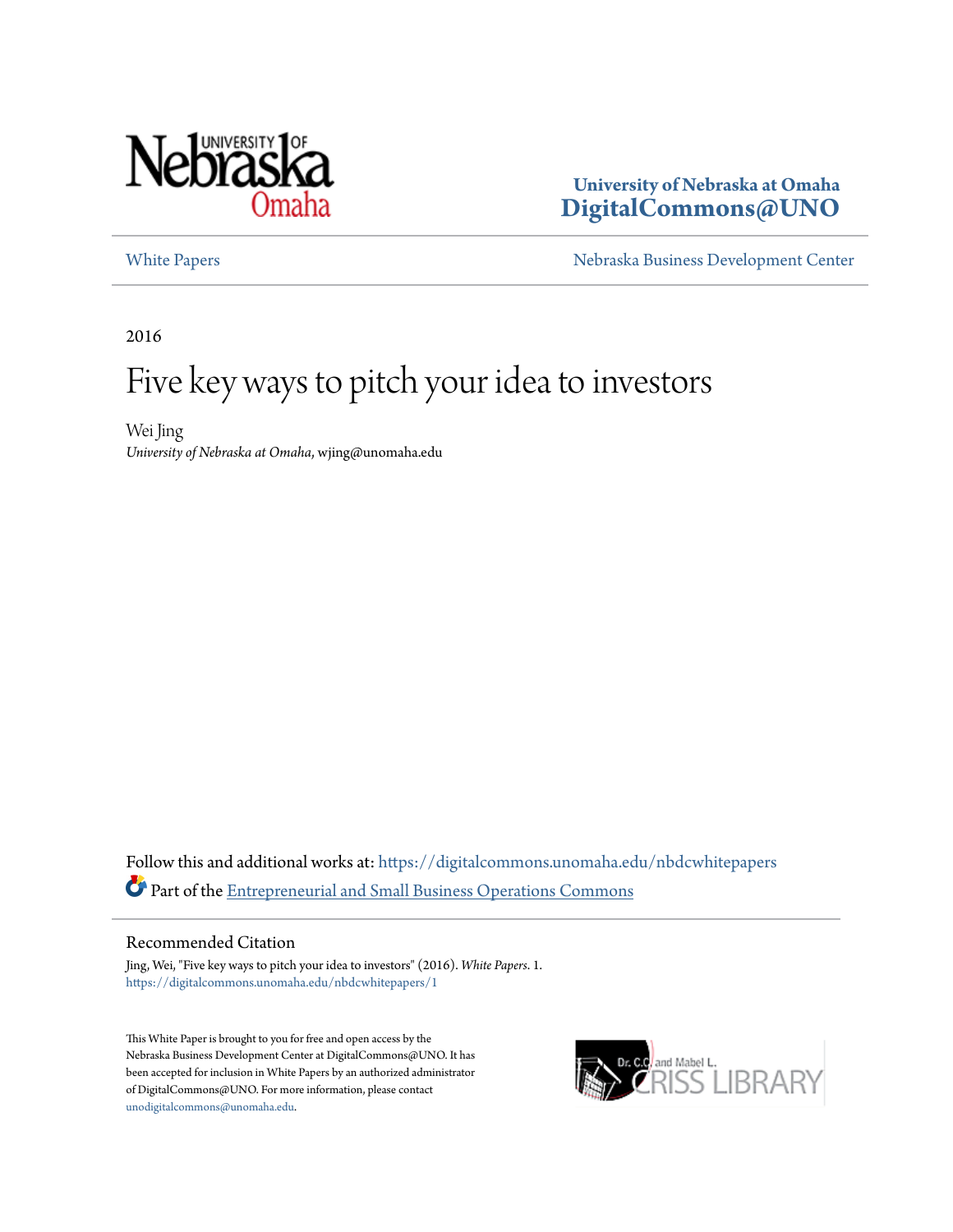

## **Five Key Ways to Pitch your Ideas to Investors**

*Investors want to understand why and how the startup can generate a return for them and provide comfort that their capital is reasonably safe.* 

**F** or businesses wanting to commercialize new technology, traditional commercial loans are likely not an op-I tion. The Nebraska Business Development Center (NBDC) helps these businesses grow by developing a funding strategy and helping them prepare to pitch to private investors, state grant programs and other funding sources.1 Investors ask for financial statements and ask for details. So, to be able to explain the "whys" and reflect the healthy condition of the company is very important.

NBDC helps businesses refine their pitches, and that usually has less to do with flaws in their ideas than in the way they present their ideas or insufficient details about how they will commercialize their technology. Presentation of the financials is an opportunity to tell a story. It is an opportunity to express what has been happening in the past, and what will be happening in the future.

Here are five key ways in which a startup can effectively pitch their ideas, focusing specifically on communicating financial information.

### **1. Put yourself in the shoes of your investors**

It is very important that a startup recognize and learn about investors. Investors do not want to make mistakes on their investments. They look for an experienced and organized team with high performance and leadership qualities. Most investors will research the business and background of the industry.<sup>2</sup> Thinking about the questions they might ask could help identify the main linkages that need explanation. Such questions could include:

- $\bullet$  How do the financial results relate to your identified strategic priorities?
- $\bullet$  How successfully have you mitigated your risks?
- $\bullet$  How do your operational key performance indicators relate to your financial performance?

<sup>1</sup> <http://nbdc.unomaha.edu/technology-commercialization/funding.cfm>

<sup>2</sup> <https://www.entrepreneur.com/article/234536>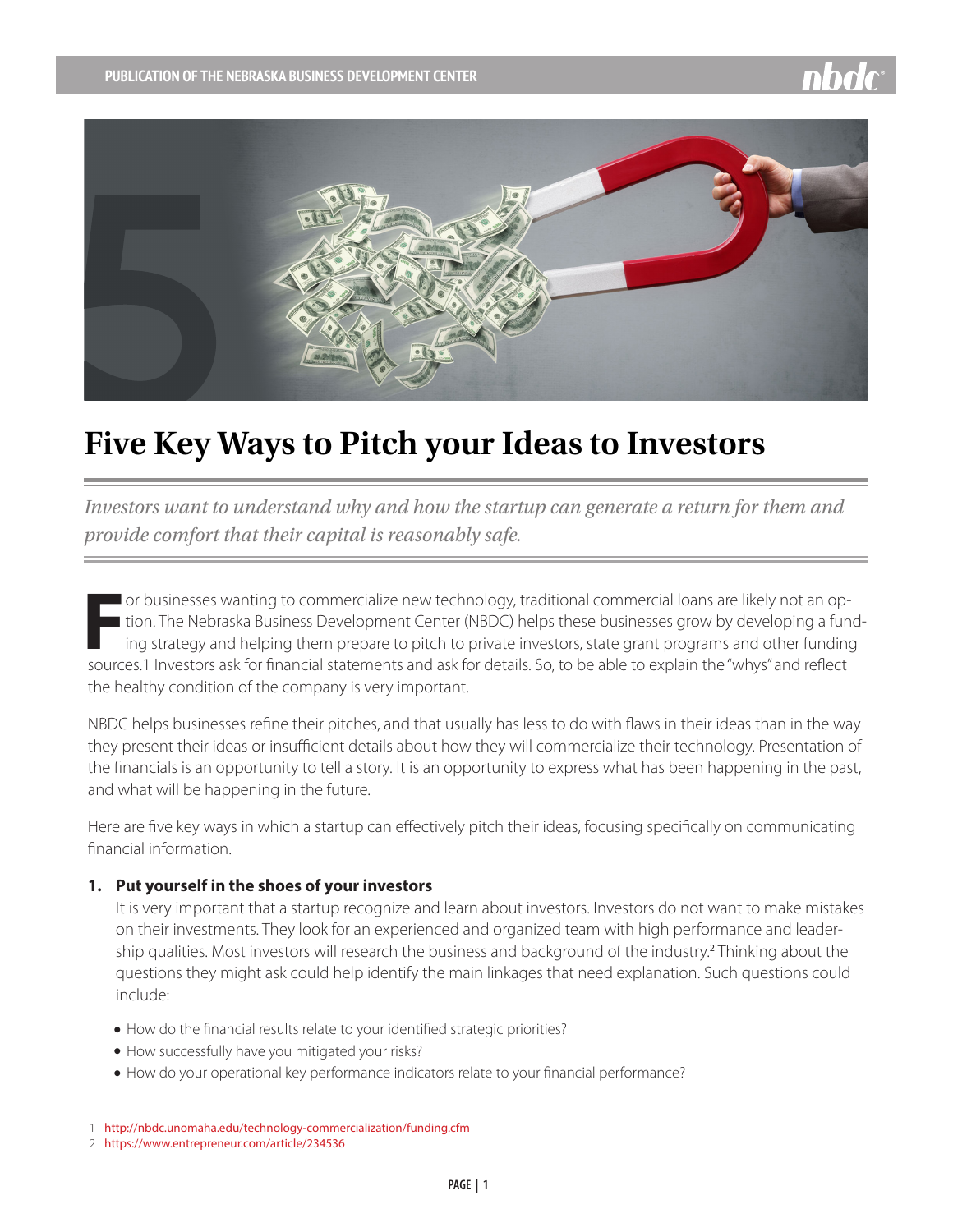#### **2. Don't overpromise**

Investors will ask a lot of questions. The key is to be honest. Don't cover up the uncertainty by lying or overpromising an investor. Being able to recognize the company's current limits or unforeseen changes means the entrepreneur can look at the current and realistic state of affairs.

### **3. Be brief**

The easier it is for an external stakeholder to interpret results, the easier it will be for the company to achieve its desires from that stakeholder. Investors want to understand why and how the startup can generate a return for them and provide comfort that their capital is reasonably safe. Furthermore, simply exporting the income statement and balance sheet directly from the accounting software [is not enough.](http://signatureanalytics.com/outsourced-accounting-services/best-practices/investor-reporting/) Summary narratives, graphs, charts and reports can be very effective as they will enable the stakeholder to better interpret the financials of the business, as opposed to allowing them to develop their own conclusions.<sup>3</sup> Below is an example of the income statement represented in a graph:



#### **4. Clearly state objectives**

What is the business trying to accomplish with the external stakeholder? The rate of success will be higher if an entrepreneur can anticipate and address the stakeholder's questions upfront. For banks, clearly communicating why the money is being sought is the best approach. What are the uses of the funds? For instance, oftentimes an expansion won't just require capital to purchase equipment, It may also necessitate additional staff, office space, and supplies.

 The same applies to investors. Can an investor interpret, in a quick read, the high level goal(s) the business is trying to achieve? Also, what are the risks involved for the business? It is best to take objections off the table proactively. If new competition is coming to the market, what is the plan to combat it? If opening a new market, what is the success rate in the market? Laying out potential obstacles tells the stakeholder that the startup has thought about them and gives investors confidence in the business.

3 <http://signatureanalytics.com/how-to-effectively-communicate-your-companys-financials-with-external-stakeholders/>